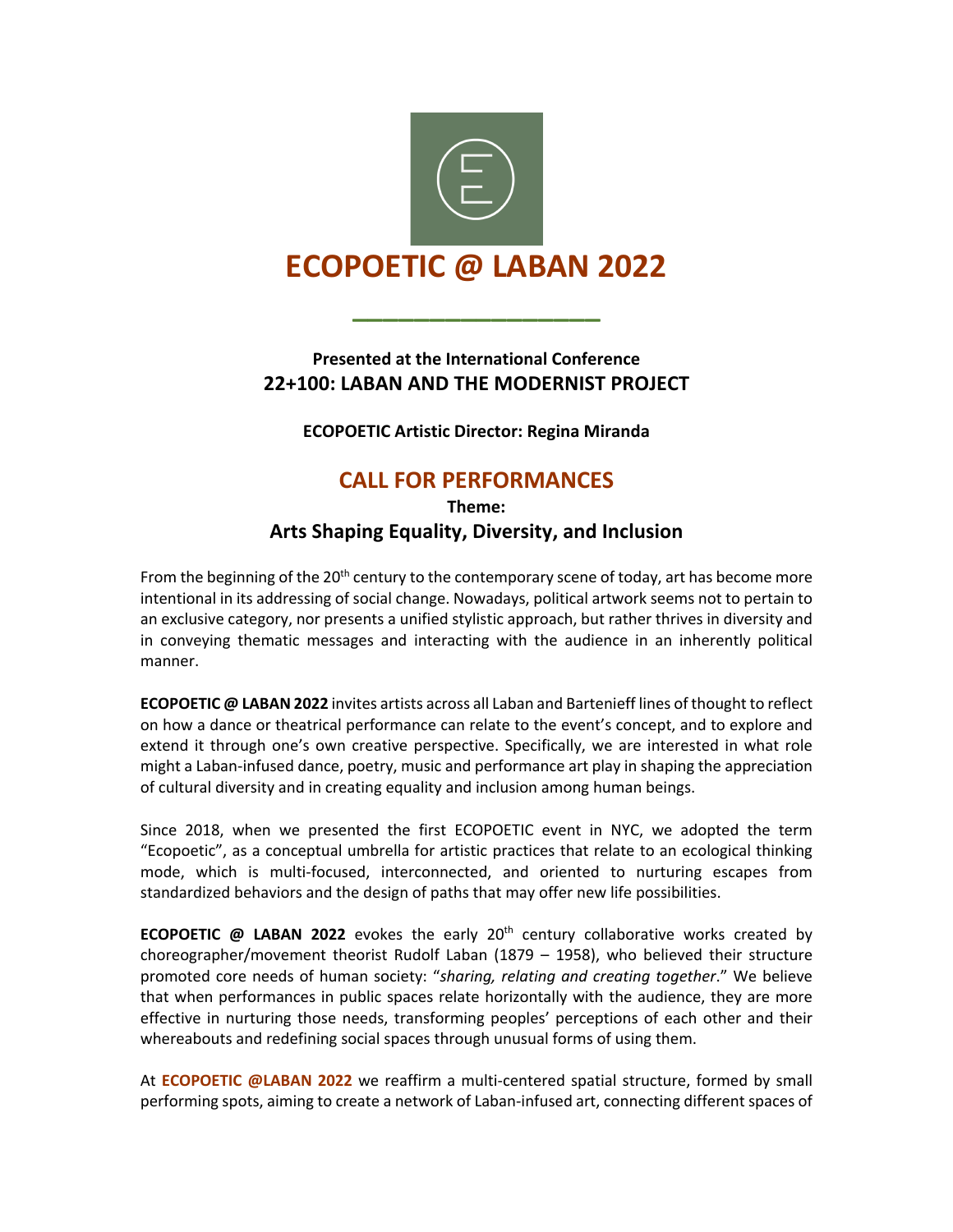the Casa França-Brasil Cultural Center. We are interested in people, performing close to and with people, dialoguing with the environment, adding new rhythms and movement dynamics to the beautiful atmosphere that already exists.

For that, we ask all artworks to be performed without stages, loud live or amplified sound or set installations. If necessary, and with previous approval from the event coordinators, hand-held elements and non-intrusive sound devices will be accepted.

- In accordance with each group or individual performer, the artistic director will previously assign a special place to their performance.
- Performances will happen simultaneously in multiple spaces of the Cultural Center. To preserve singularity and better enjoyment of each performance, their spots will be apart from each other. In addition, to preserve each space, we ask artists to please pay attention to the use of voice & music sound level.
- Maps and detailed information of the Casa France-Brazil will be shared upon approval of proposals. We advance that the Cultural Center floor is in stone. If your piece absolutely needs a dance floor, we will try to have a few small spots covered with materials TBD.
- Duration of each performance should be between 10min and 20 min. Nevertheless, the performance structure should allow for repetition.
- Accepted artists will be responsible for ALL the aspects included in their performance (costumes, sound, arrival of participants, etc.). We suggest that you focus on what is essential and keep technical needs to a minimum. No use of fire or potentially harmful materials will be allowed.
- At the end of the performance, each group or individual will be responsible for leaving its allotted space clean. Thank you for your collaboration.

## **PERFORMANCE PROPOSALS FOR ECOPOETIC 2022**

Submissions for **ECOPOETIC @LABAN 2022** should include a written presentation with a summary, names and short bios of artists involved and a link to videos of the work, or previous work. If this format is not suitable, the event will try to accept submissions considered by authors to be the best way for introducing the intended performance to the curators. Details below:

#### **1. Cover page with:**

- 1) Name and Affiliation
- 2) Address, email, telephone contact with area code
- 3) Country of Origin
- 4) Title of your performance
- 5) One paragraph describing your performance (no more than 7 lines)
- 6) One paragraph on how Irmgard and/or Laban's concepts influenced your art
- 7) One paragraph bio (please specify your Laban background no more than 5 lines)

#### **2. Additional Page with:**

- 1) Your Head photo (300dpi), and one photo of the performance
- 2) Link to your website, Instagram and/or Facebook Page
- 3) Link to a 2min video of any related or appropriate work you have created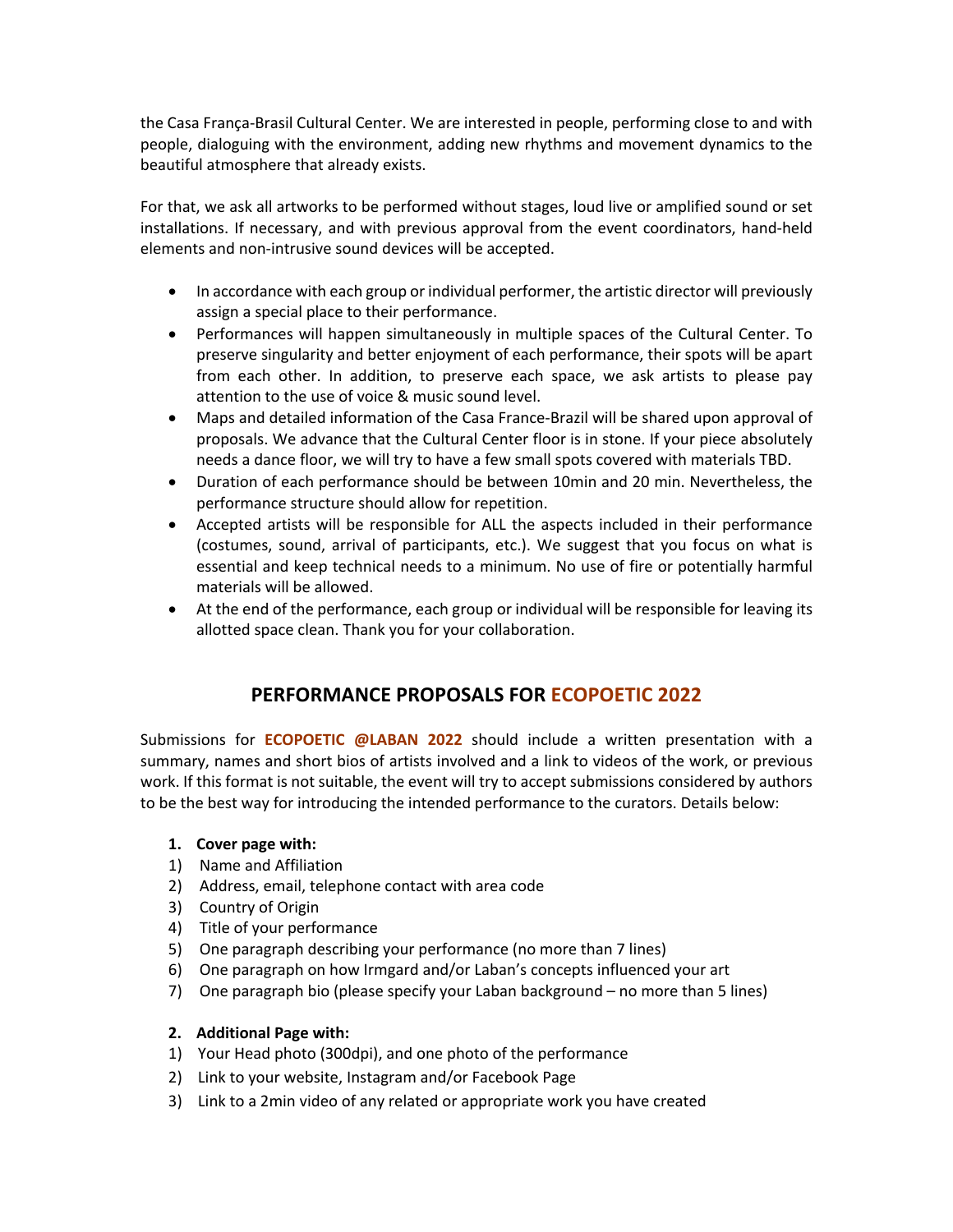- 4) Names of performers
- 5) Names of core creative team
- 6) Photo, design or idea of the intended scene with costumes, including colors
- **7)** If you will use music, **you must have the rights to use it in public** and send this information to us ahead of the conference. **Same criteria for texts**
- 8) For recorded music, you will need to bring your own wireless sound device. Please indicate that you will do that in your proposal.
- 9) Design or photo of handheld element(s), if any
- 10) Other information you may find important

All Performance proposals must be submitted electronically in Microsoft Word format, Arial 12, 1.5 spacing, addressed to reginamirandacma@mac.com AND to ligiatourinho@gmail.com

**DEADLINE** for submission of proposals for performance: **May 5th, 2022. Acceptances will be sent by email.**

**ACCEPTED ARTISTS NEED TO BE REGISTERED IN THE CONFERENCE**. At the Cultural Center all spaces are connected, therefore only participants will be allowed to circulate in the premises. At the moment of the ECOPOETIC performances, doors will be opened for the audience. Covid19 Brazilian health precautions and regulations will apply for all.

The Conference cannot offer any artistic fee or financial support for the trip or for the presentation, but we are happy to provide an invitation letter to help artists find support from different sources. Additional information or any doubts about **ECOPOETIC** will be shared on a person-to-person basis.

We thank you in advance, hoping to welcome you in Rio to celebrate our history, share our issues and accomplishments and plant the seeds for a better future for all!

### **GENERAL INFORMATION**

**REGISTRATION for the conference:** Registration forms and detailed information on how to send your registration fee to the international conference *22+100: Laban and the Modernism* will soon be posted.

**Registration Fee - International Participants:** We understand the difficult moment we are all still undergoing with the Covid19 pandemia. In the spirit of collaboration, we are keeping the registration fee as affordable as we possibly can: US \$80 (eighty dollars) for early adopters, and \$100 after May 15th. The fee includes the welcoming cocktail and access to all performances and workshops.